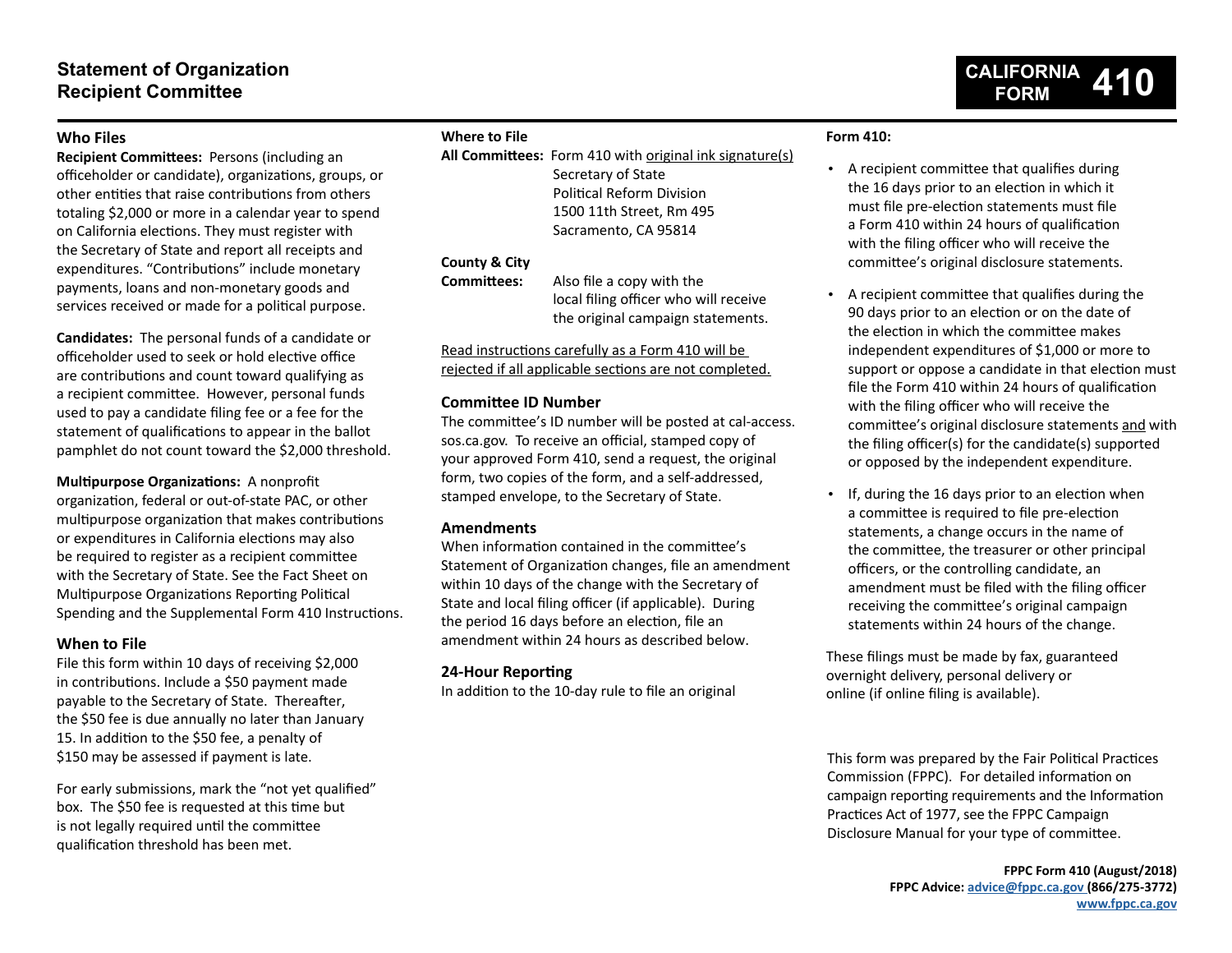| <b>Statement of Organization</b><br><b>Recipient Committee</b> |                                         |                                                                                                                                                                                                                                                                                 |     | Date Stamp                                                                   |                                           | <b>CALIFORNIA</b><br><b>FORM</b> |                       |  |
|----------------------------------------------------------------|-----------------------------------------|---------------------------------------------------------------------------------------------------------------------------------------------------------------------------------------------------------------------------------------------------------------------------------|-----|------------------------------------------------------------------------------|-------------------------------------------|----------------------------------|-----------------------|--|
| <b>Statement Type</b>                                          | $\Box$ Initial                          | Amendment<br>$\blacksquare$                                                                                                                                                                                                                                                     | l 1 | <b>Termination - See Part 5</b>                                              |                                           |                                  | For Official Use Only |  |
|                                                                | O Not yet qualified                     |                                                                                                                                                                                                                                                                                 |     |                                                                              |                                           |                                  |                       |  |
|                                                                | or                                      | $\bigcirc$ Date qualification threshold met Date qualification threshold met                                                                                                                                                                                                    |     | Date of termination                                                          |                                           |                                  |                       |  |
|                                                                |                                         |                                                                                                                                                                                                                                                                                 |     |                                                                              |                                           |                                  |                       |  |
|                                                                | 1. Committee Information<br>I.D. Number |                                                                                                                                                                                                                                                                                 |     |                                                                              | 2. Treasurer and Other Principal Officers |                                  |                       |  |
| NAME OF COMMITTEE                                              | (if applicable)                         |                                                                                                                                                                                                                                                                                 |     | NAME OF TREASURER                                                            |                                           |                                  |                       |  |
|                                                                |                                         |                                                                                                                                                                                                                                                                                 |     |                                                                              |                                           |                                  |                       |  |
|                                                                |                                         |                                                                                                                                                                                                                                                                                 |     |                                                                              |                                           |                                  |                       |  |
|                                                                |                                         |                                                                                                                                                                                                                                                                                 |     | STREET ADDRESS (NO P.O. BOX)                                                 |                                           |                                  |                       |  |
| STREET ADDRESS (NO P.O. BOX)                                   |                                         |                                                                                                                                                                                                                                                                                 |     | <b>CITY</b>                                                                  | <b>STATE</b>                              | ZIP CODE                         | AREA CODE/PHONE       |  |
| <b>CITY</b>                                                    | <b>STATE</b>                            | AREA CODE/PHONE<br>ZIP CODE                                                                                                                                                                                                                                                     |     | NAME OF ASSISTANT TREASURER, IF ANY                                          |                                           |                                  |                       |  |
| FULL MAILING ADDRESS (IF DIFFERENT)                            |                                         |                                                                                                                                                                                                                                                                                 |     | STREET ADDRESS (NO P.O. BOX)                                                 |                                           |                                  |                       |  |
|                                                                |                                         |                                                                                                                                                                                                                                                                                 |     |                                                                              |                                           |                                  |                       |  |
| E-MAIL ADDRESS (REQUIRED) / FAX (OPTIONAL)                     |                                         |                                                                                                                                                                                                                                                                                 |     | <b>CITY</b>                                                                  | <b>STATE</b>                              | ZIP CODE                         | AREA CODE/PHONE       |  |
| <b>COUNTY OF DOMICILE</b>                                      |                                         | JURISDICTION WHERE COMMITTEE IS ACTIVE                                                                                                                                                                                                                                          |     | NAME OF PRINCIPAL OFFICER(S)                                                 |                                           |                                  |                       |  |
|                                                                |                                         |                                                                                                                                                                                                                                                                                 |     | STREET ADDRESS (NO P.O. BOX)                                                 |                                           |                                  |                       |  |
|                                                                |                                         |                                                                                                                                                                                                                                                                                 |     |                                                                              |                                           |                                  |                       |  |
|                                                                |                                         | Attach additional information on appropriately labeled continuation sheets.                                                                                                                                                                                                     |     | <b>CITY</b>                                                                  | <b>STATE</b>                              | ZIP CODE                         | AREA CODE/PHONE       |  |
| 3. Verification                                                |                                         |                                                                                                                                                                                                                                                                                 |     |                                                                              |                                           |                                  |                       |  |
|                                                                |                                         | I have used all reasonable diligence in preparing this statement and to the best of my knowledge the information contained herein is true and complete. I certify under<br>penalty of perjury under the laws of the State of California that the foregoing is true and correct. |     |                                                                              |                                           |                                  |                       |  |
| Executed on                                                    | By<br>DATE                              |                                                                                                                                                                                                                                                                                 |     | SIGNATURE OF TREASURER OR ASSISTANT TREASURER                                |                                           |                                  |                       |  |
| Executed on                                                    | By<br>DATE                              |                                                                                                                                                                                                                                                                                 |     |                                                                              |                                           |                                  |                       |  |
| Executed on                                                    | Bv                                      |                                                                                                                                                                                                                                                                                 |     | SIGNATURE OF CONTROLLING OFFICEHOLDER, CANDIDATE, OR STATE MEASURE PROPONENT |                                           |                                  |                       |  |

 $By$ 

DATE

Executed on

DATE SIGNATURE OF CONTROLLING OFFICEHOLDER, CANDIDATE, OR STATE MEASURE PROPONENT

SIGNATURE OF CONTROLLING OFFICEHOLDER, CANDIDATE, OR STATE MEASURE PROPONENT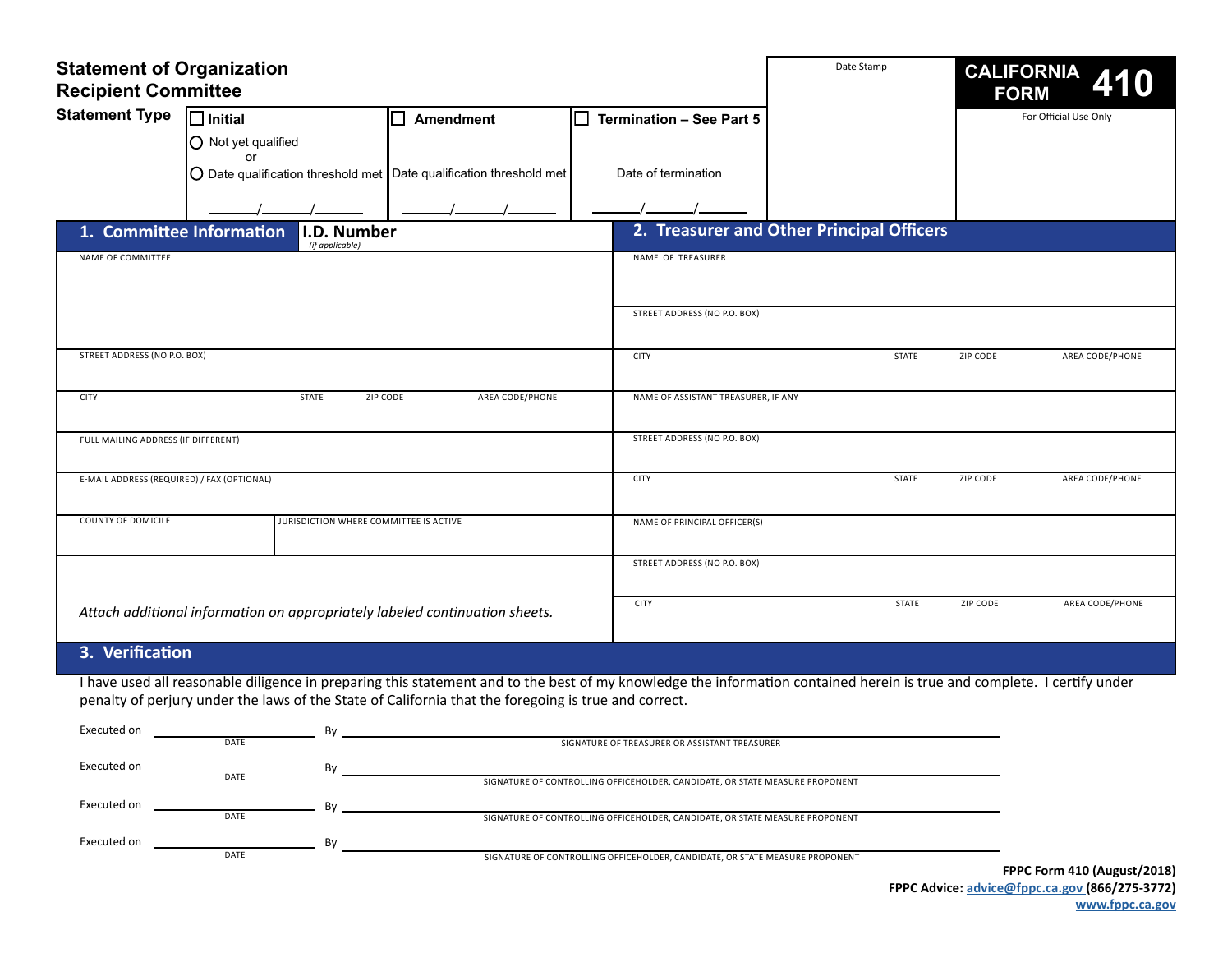# **Instructions for Statement of Organization**

# **Statement Type:**

**Initial**

Mark the "Initial" box and enter the date the committee qualification threshold was met.

If the committee has not met the qualification threshold, mark the "Initial" and "Not Yet Qualified" boxes.

# **Qualification Threshold**

The "date qualification threshold met" is the date the committee received contributions totaling \$2,000 or more during a calendar year.

## **Amendment**

If any of the information reported on an initial statement of organization changes:

- Mark the amendment box;
- Include the committee's ID number and name;
- Provide the changed information; and
- Complete the verification.

**Candidates:** Under certain circumstances, a candidate for local office may amend the Form 410 to indicate that he or she is seeking re-election to the same office. A candidate for state office must open a separate committee for each term of office and may not amend the Form 410 to redesignate an election committee.

# **Termination**

List the committee's name, identification number and indicate the date of termination, including completing the verification.

# **1. Committee Information:**

Provide the full name of the committee. A committee may use only one name.

The committee's street address, email address, and telephone number must be reported. A post office box is not acceptable. The committee's mailing address must also be reported if it is different from the street address. A post office box is acceptable for the mailing address. A committee's "domicile" is its address as listed on the Form 410. Los Angeles is the county of domicile for committees located outside California.

**Identify the jurisdiction where the committee is active. For example a city committee lists the name of the city.**

## **Committee Name Requirements**

The following committee name rules apply to the Form 410, the committee's campaign statements and to any other references to the committee required by law. See the instructions for Part 4 for committee definitions.

**Candidate Controlled Committees:** Any committee that is controlled by a state or local candidate or officeholder must include the last name of the candidate in the name of the committee. In addition, the following rules apply:

- An **election committee** controlled by one or more state or local candidates must also include the office the candidate(s) is seeking and the year of the election (e.g., Friends of Smith for Assembly 20XX, Jones for Council 20XX).
- An **officeholder committee** set up by a state officeholder must also include the office held, the year the officeholder was elected to the current term of office, and the words "Officeholder Account," as part of the committee name (e.g., Anderson Assembly 20XX Officeholder Account).
- A **legal defense fund** set up by a state or local candidate or officeholder must also include the words "Legal Defense Fund" as part of the committee name (e.g., Senator Smith Legal Defense Fund).
- A **ballot measure committee** controlled by one or more state candidates must also state that it is a ballot measure committee (e.g., Senator Lee's Ballot Measure Committee) prior to the designation of the ballot measure number. See additional requirements for primarily formed committees.

**Sponsored Committees:** A sponsored committee (including most political action committees) must include the full name of its sponsor in the name of the committee. If the committee has more than one sponsor and the sponsors are members of an industry or other identifiable group, include a term identifying that industry or group.

## **Primarily Formed Committees**

**Ballot Measures:** The name of each committee primarily formed to support or oppose a ballot measure must include:

• A statement identifying the ballot measure(s) number or letter and whether it supports or opposes the measure(s) (e.g., Committee For Proposition/Measure \_\_ or Committee Against Proposition/Measure ).

**CALIFORNIA FORM 410**

**Recalls:** Each committee established for a recall election must include the name of the officeholder subject to the recall. If the committee is not controlled by the officeholder, the committee must state its support or opposition (e.g., Committee Opposing the Recall of Council Member Doe).

**Supporting or Opposing a Candidate:** The name of each committee primarily formed to support or oppose a state or local candidate(s) being voted on in a single election, other than a recall election, must include the last name of each candidate, the office sought, the year of the election and must state whether the committee supports or opposes the candidate(s) (e.g., Committee to Support Doe for Senate 20XX).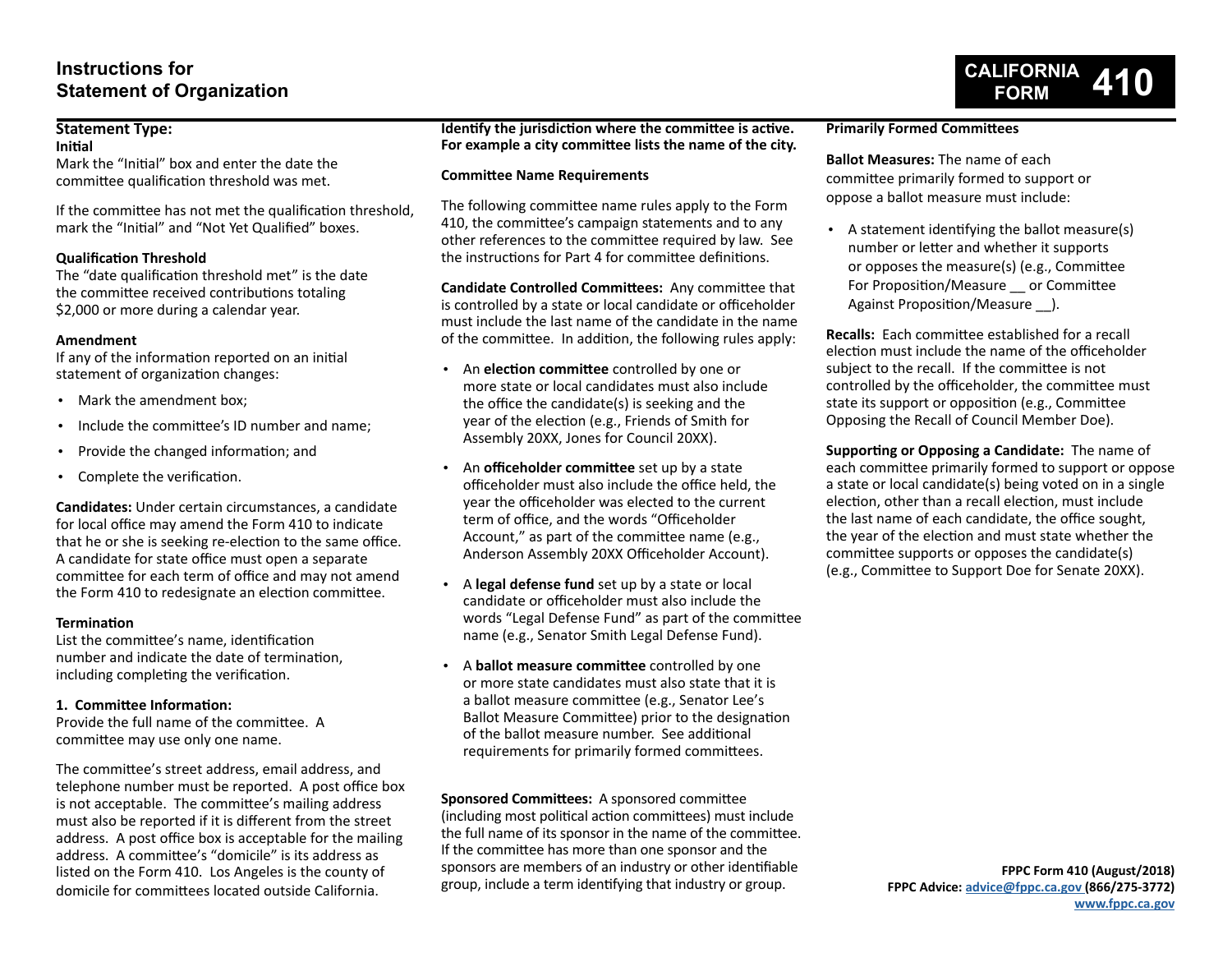# **Statement of Organization Recipient Committee CALIFORNIA FORM 410** COMMITTEE NAME I.D. NUMBER **Page 2** INSTRUCTIONS ON REVERSE NAME OF FINANCIAL INSTITUTION ADDRESS CITY STATE ZIP CODE • **All committees must list the financial institution where the campaign bank account is located.** AREA CODE/PHONE BANK ACCOUNT NUMBER

# **4. Type of Committee** Complete the applicable sections.

#### *Controlled Committee*

- List the name of each controlling officeholder, candidate, or state measure proponent. If candidate or officeholder controlled, also list the elective office sought or held, and district number, if any, and the year of the election.
- List the political party with which each officeholder or candidate is affiliated or check "nonpartisan." Stating "No party preference" is acceptable
- If this committee acts jointly with another controlled committee, list the name and identification number of the other controlled committee.

| NAME OF CANDIDATE/OFFICEHOLDER/STATE MEASURE PROPONENT | ELECTIVE OFFICE SOUGHT OR HELD<br>(INCLUDE DISTRICT NUMBER IF APPLICABLE) | YEAR OF<br>ELECTION | <b>PARTY</b><br><b>CHECK ONE</b> |          |                              |
|--------------------------------------------------------|---------------------------------------------------------------------------|---------------------|----------------------------------|----------|------------------------------|
|                                                        |                                                                           |                     | Nonpartisan                      | Partisan | (list political party below) |
|                                                        |                                                                           |                     | Nonpartisan                      | Partisan | (list political party below) |

#### **Primarily Formed Committee** Primarily formed to support or oppose specific candidates or measures in a single election. List below:

| CANDIDATE(S) NAME OR MEASURE(S) FULL TITLE (INCLUDE BALLOT NO. OR LETTER)<br>IF A RECALL, STATE "RECALL" IN FRONT OF THE OFFICEHOLDER'S NAME. | CANDIDATE(S) OFFICE SOUGHT OR HELD OR MEASURE(S) JURISDICTION<br>(INCLUDE DISTRICT NO., CITY OR COUNTY, AS APPLICABLE) | <b>CHECK ONE</b> |               |
|-----------------------------------------------------------------------------------------------------------------------------------------------|------------------------------------------------------------------------------------------------------------------------|------------------|---------------|
|                                                                                                                                               |                                                                                                                        | <b>SUPPORT</b>   | <b>OPPOSE</b> |
|                                                                                                                                               |                                                                                                                        | <b>SUPPORT</b>   | OPPOSE        |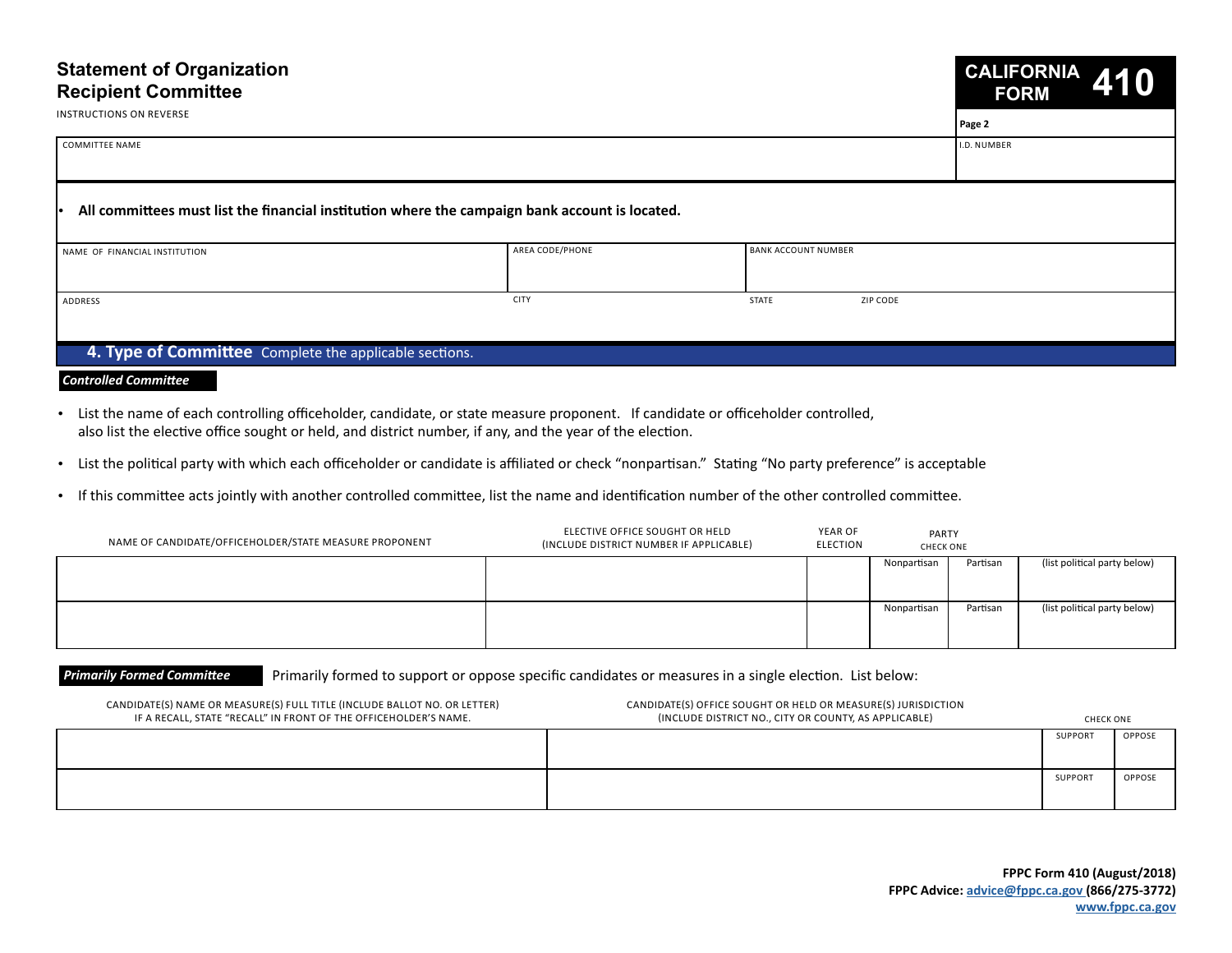# **Instructions for Statement of Organization**

# **CALIFORNIA FORM 410**

#### **2. Treasurer and Other Principal Officers:** A committee may have only one treasurer and one assistant treasurer. A candidate may be his or her own treasurer or assistant treasurer. A committee may not accept a contribution or make an expenditure without a treasurer.

A committee that is not controlled by a candidate or officeholder must disclose the name, street address, and telephone number of the committee's principal officer(s). The principal officer(s) of a committee are the individual(s) primarily responsible for approving the political activity of the committee, including authorizing the content of communications, authorizing contributions and other expenditures, and determining strategy. If more than three individuals qualify as principal officers of the committee, identify no fewer than three.

If no individual other than the committee treasurer qualifies as a principal officer, identify that individual as both the treasurer and the principal officer. An attachment may be necessary.

# **3. Verification/Original Ink Signature(s):**

The Form 410 filed with the Secretary of State must contain an original signature(s). The committee treasurer or assistant treasurer must sign the Form 410. Also, each controlling officeholder, candidate or state ballot measure proponent must sign the Form 410. If more than three control the committee, one of them may sign on behalf of all controlling individuals. If a candidate will serve as his or her own treasurer, he or she must sign as the candidate and again as the treasurer.

#### **Bank Account Information**

- Qualified committees must list the name and address of the financial institution where the campaign bank account is located and the bank account number.
- Non-qualified committees are not required to list a bank account.

#### **4. Type of Committee:**

#### Controlled Committee

A "controlled committee" is one which is controlled directly or indirectly by an officeholder, candidate, or state measure proponent, or which acts jointly with an officeholder, candidate, state measure proponent, or another controlled committee in connection with making expenditures.

A committee is controlled if the officeholder, candidate, or proponent, his/her agent, or any other committee he/she controls, has a significant influence on the actions or decisions of the committee.

"Proponents" of state measures are persons who request the Attorney General to prepare a title and summary of a state initiative, referendum, or measure.

**Candidate Election Committee:** Identify the candidate's last name, office, election year and party, if applicable.

#### **Ballot Measure Committee Controlled by State**

**Candidate:** Identify each measure on which the committee has spent or anticipates spending \$50,000 or more in the current two-year period, beginning with January 1 of an odd-numbered year. If the ballot designation has not been assigned, describe the purpose of the anticipated measure(s). Amend the Form 410 when a ballot designation is assigned. Provide this information in the primarily formed or general purpose section or on an attachment.

**Legal Defense Committee:** On an attachment, describe the specific legal dispute(s) for which the legal defense fund was established. The Form 410 must be amended within 10 days when legal disputes are either resolved or new disputes are initiated.

## **Primarily Formed Committee**

A committee is "primarily formed" when it makes or initially plans to make more than 70% of its contributions and expenditures to support or oppose a specific candidate or measure, or a group of measures or specific local candidates all being voted upon in the same election on the same date. (FPPC Regulation 18247.5)

**New committees:** A new committee formed within six months of a statewide regular election or within 30 days of a state special election is presumed to be primarily formed if the committee makes at least \$25,000 in independent expenditures to support or oppose a state candidate or measure. Monthly review is required for other new committees that spend at least \$1,000 a month and were formed within six months of an election in connection with which the committee makes contributions or expenditures.

Quarterly review at the end of March, June, September and December is required for other committees.

A committee controlled by a candidate for his or her own candidacy is not a primarily formed committee.

**State ballot measures - qualification ID number:** Certain committees must list in Section 4, Primarily Formed Committee, the Attorney General's Office assigned identification number to a proposed state ballot measure:

- A committee submitting the title and summary;
- A committee primarily formed for the measure; or
- A committee that spends \$100,000 or more on petition circulation for the measure.

**Recall Committees:** A committee supporting or opposing a recall must list "Recall [Officeholder's Name]," the office held by the recall target officeholder, and mark the appropriate box to indicate whether the committee supports or opposes the recall of the officeholder.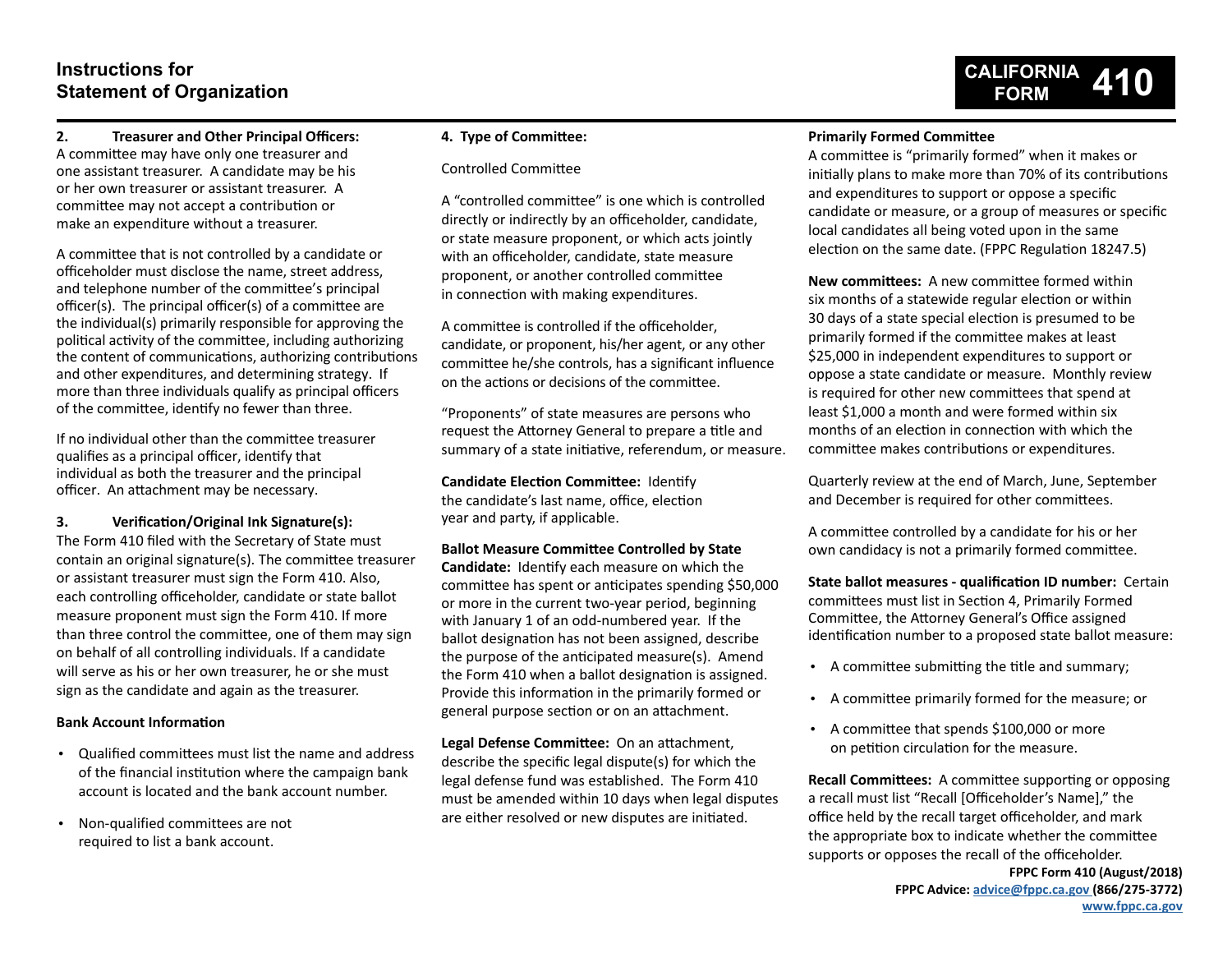| Page 3<br>I.D. NUMBER<br>4. Type of Committee<br>(Continued)<br><b>General Purpose Committee</b><br>Not formed to support or oppose specific candidates or measures in a single election. Check only one box:<br>□ CITY Committee<br>$\Box$ COUNTY Committee<br>$\Box$ STATE Committee<br><b>Sponsored Committee</b><br>List additional sponsors on an attachment.<br>INDUSTRY GROUP OR AFFILIATION OF SPONSOR<br><b>CITY</b><br><b>STATE</b><br>ZIP CODE<br><b>NO. AND STREET</b><br>AREA CODE/PHONE<br><b>Small Contributor Committee</b><br>П<br>Date qualified | <b>Statement of Organization</b><br><b>Recipient Committee</b> |  |  |  |  | <b>CALIFORNIA</b><br><b>FORM</b> |  |  |
|--------------------------------------------------------------------------------------------------------------------------------------------------------------------------------------------------------------------------------------------------------------------------------------------------------------------------------------------------------------------------------------------------------------------------------------------------------------------------------------------------------------------------------------------------------------------|----------------------------------------------------------------|--|--|--|--|----------------------------------|--|--|
| <b>COMMITTEE NAME</b><br><b>STREET ADDRESS</b>                                                                                                                                                                                                                                                                                                                                                                                                                                                                                                                     | <b>INSTRUCTIONS ON REVERSE</b>                                 |  |  |  |  |                                  |  |  |
|                                                                                                                                                                                                                                                                                                                                                                                                                                                                                                                                                                    |                                                                |  |  |  |  |                                  |  |  |
| PROVIDE BRIEF DESCRIPTION OF ACTIVITY<br><b>NAME OF SPONSOR</b>                                                                                                                                                                                                                                                                                                                                                                                                                                                                                                    |                                                                |  |  |  |  |                                  |  |  |
|                                                                                                                                                                                                                                                                                                                                                                                                                                                                                                                                                                    |                                                                |  |  |  |  |                                  |  |  |
|                                                                                                                                                                                                                                                                                                                                                                                                                                                                                                                                                                    |                                                                |  |  |  |  |                                  |  |  |
|                                                                                                                                                                                                                                                                                                                                                                                                                                                                                                                                                                    |                                                                |  |  |  |  |                                  |  |  |
|                                                                                                                                                                                                                                                                                                                                                                                                                                                                                                                                                                    |                                                                |  |  |  |  |                                  |  |  |
|                                                                                                                                                                                                                                                                                                                                                                                                                                                                                                                                                                    |                                                                |  |  |  |  |                                  |  |  |
|                                                                                                                                                                                                                                                                                                                                                                                                                                                                                                                                                                    |                                                                |  |  |  |  |                                  |  |  |
|                                                                                                                                                                                                                                                                                                                                                                                                                                                                                                                                                                    |                                                                |  |  |  |  |                                  |  |  |
|                                                                                                                                                                                                                                                                                                                                                                                                                                                                                                                                                                    |                                                                |  |  |  |  |                                  |  |  |
|                                                                                                                                                                                                                                                                                                                                                                                                                                                                                                                                                                    |                                                                |  |  |  |  |                                  |  |  |

- This committee has ceased to receive contributions and make expenditures;
- This committee does not anticipate receiving contributions or making expenditures in the future;
- This committee has eliminated or has no intention or ability to discharge all debts, loans received, and other obligations;
- This committee has no surplus funds; and
- This committee has filed all campaign statements required by the Political Reform Act disclosing all reportable transactions.
	- There are restrictions on the disposition of surplus campaign funds held by elected officers who are leaving office and by defeated candidates. Refer to Government Code Section 89519.
	- Leftover funds of ballot measure committees may be used for political, legislative or governmental purposes under Government Code Sections 89511 -89518, and are subject to Elections Code Section 18680 and FPPC Regulation 18521.5.